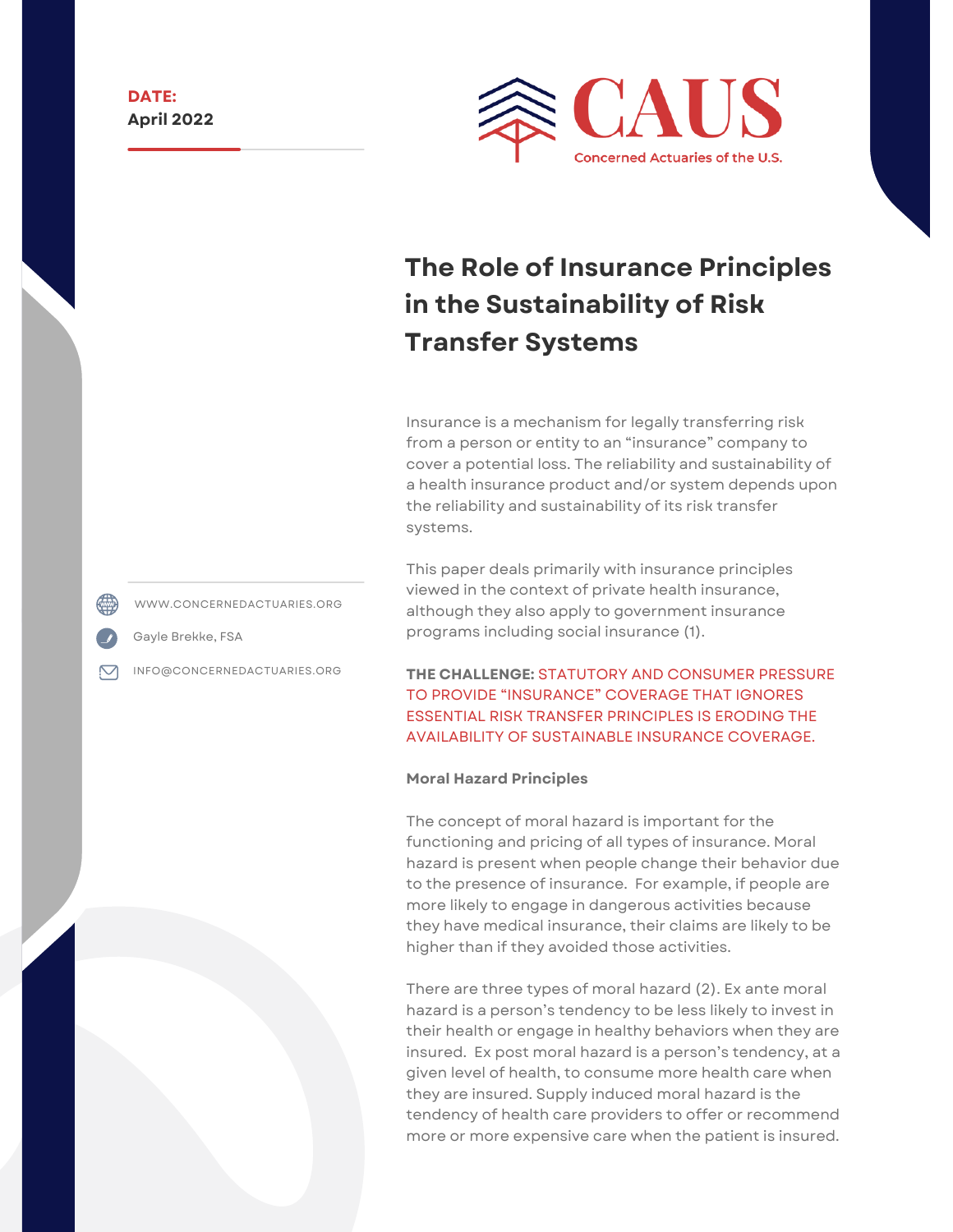

Moral hazard increases the likelihood and cost of claims, and insurance companies have developed various ways to attempt to mitigate these effects. Examples include financial incentives for healthy behaviors, cost sharing provisions such as deductibles and coinsurance, and preauthorization requirements. Research suggests that the effects of ex post moral hazard and supply induced moral hazard are significant.

#### **Adverse Selection Principles**

Like moral hazard, adverse selection is important for the functioning and pricing of all types of insurance. Adverse selection occurs when insurance companies are unaware of characteristics of insured people that could affect the likelihood, timing or size of their claims. For example, people with serious medical conditions are highly motivated to buy medical insurance because of the likelihood that they will need care for their conditions. Premiums cannot reflect this higher risk if the insurance company is unaware of the conditions.

#### **Insurable Events Principle**

The notion of insurable events is central to the definition and functioning of insurance. Insurable events are those that are largely unavoidable or random, high cost, and have a probability of occurring that is relatively low and can reasonably be estimated. An already burning barn, for example, would not be an insurable event because the loss has occurred, it is not unavoidable or random and its probability of occurring is 100%. The premium for insurance to cover such a loss would be higher than the amount of the loss, as the insurance company has expenses and profit that also must be covered by the premium. The challenges that moral hazard and adverse selection present for insurance pricing and system sustainability are magnified when the principle of insurable events is violated.

WWW.CONCERNEDACTUARIES.ORG

Gayle Brekke, FSA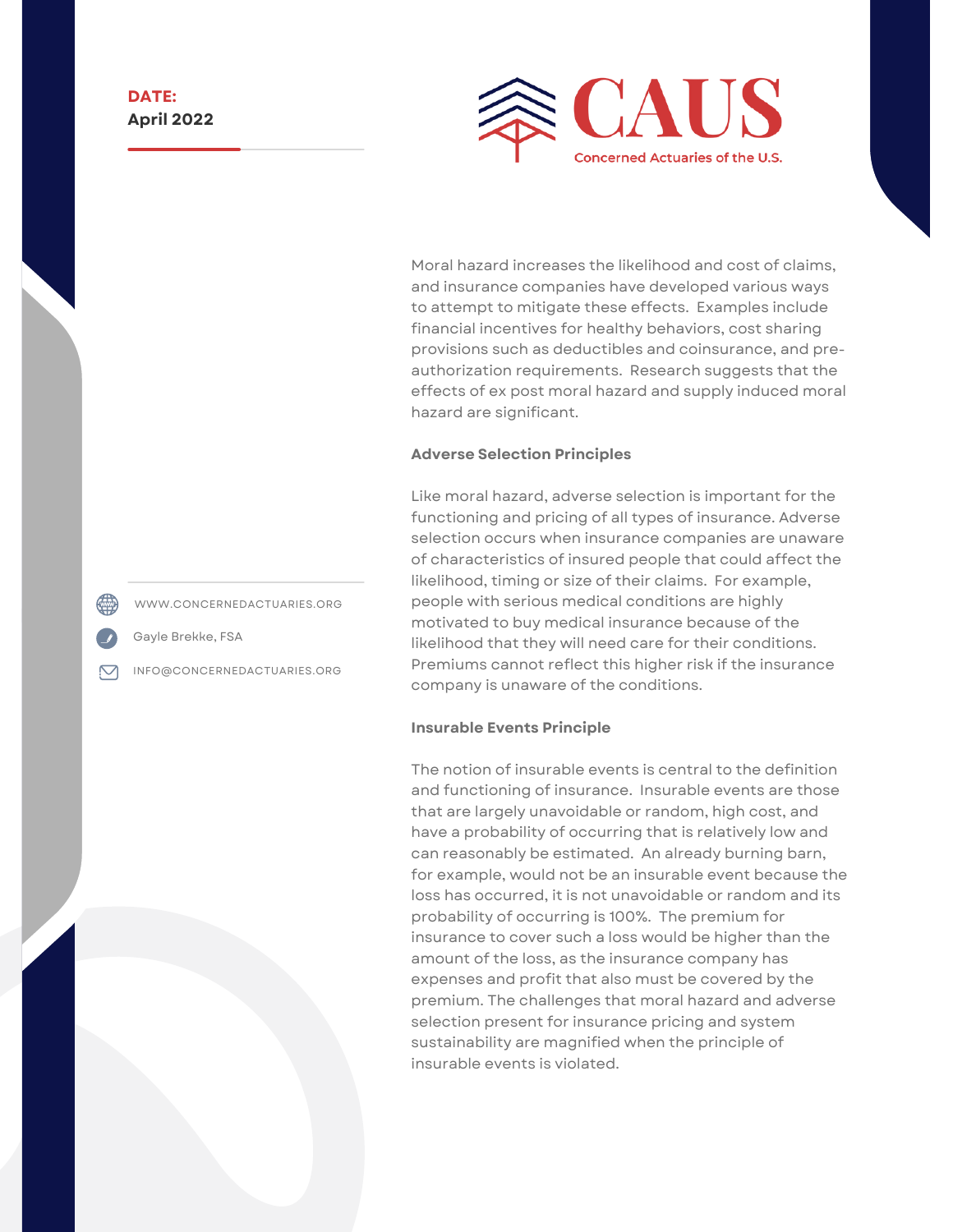

The most prominent example of a non-insurable event in health care today would be a pre-existing condition. Suggesting that a pre-existing condition is a noninsurable event should not be equated with suggesting that people with a pre-existing condition should be denied care. Societies may decide that it's not acceptable to leave people without financial protection against catastrophic expenses arising from such a condition. That said, however, it is critical to acknowledge that insuring people for coverage of a previously diagnosed condition is clearly the equivalent of insuring against a barn fire after the barn has caught fire.

#### **Actuarial Soundness Principle**

A system or plan exhibits actuarial soundness if there is a viable plan, which recognizes the time-value of money, to balance revenue and expenditures over the life of the system or plan.

#### **Risk Classification Principle**

Examples: Other common contract provisions that affect the long term sustainability of insurance plans include those that do not satisfy risk classification principles. This principle addresses how to reflect different risk characteristics related to the insurable event in pricing and providing coverage. Examples of provisions that violate this principle are:

- Guaranteed Issue requires insurance companies to issue a policy to any applicant regardless of health status or medical history. Unless the risk of no underwriting can be largely mitigated through other policy provisions, the resulting selection cannot in general be adequately rated for.
- Community Rating means that all applicants in the same geographic area pay the same insurance premiums. With pure community rating, rates do not vary by age or gender. With modified community rating, some variation in premiums by age is allowed (for example, premiums may vary by up to a factor of five between the youngest and oldest applicants) and smokers pay higher premiums.

WWW.CONCERNEDACTUARIES.ORG

Gayle Brekke, FSA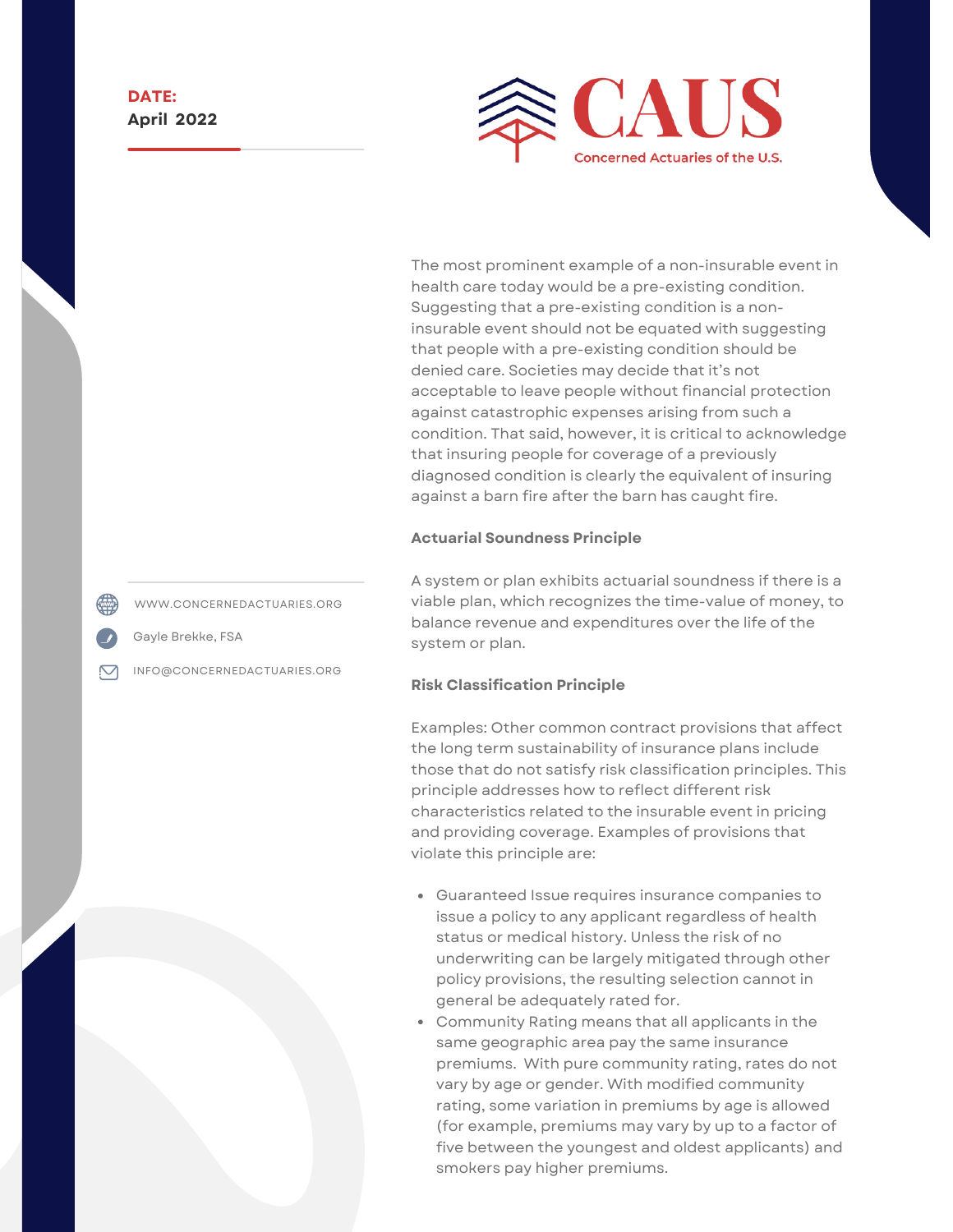

Once again, the selection anticipated must be largely mitigated for this type of provision to be part of a sustainable plan or system.

Risk classes must also be refined periodically to reflect changes in the environment, such as effects on average life expectancy of advances in medical treatments.

**Consequences:** When risk transfer system principles are ignored costs go up and equity and sustainability are compromised. Consider, for example, the impacts on insurance premiums, number of people without insurance, and number of insurance carriers in the market of guaranteed issue and community rating provisions that violate the principles referenced above. Beginning in 1992, eight states implemented community rating and guaranteed issue reforms in their individual medical insurance markets. Some states implemented the reforms in the small group market as well. As a result, [\(3\)](http://www.concernedactuaries.org/index.php/digging-deeper/item/36-the-role-of-insurance-principles-in-the-sustainability-of-risk-transfer-systems#FN3)

- o The share of the population in these states covered by individual insurance dropped dramatically. For example, one in six New Yorkers with individual or small group policies became uninsured as a result of the community rating and guaranteed issue reforms, according to a Milliman study.
- Private insurance companies that sell individual insurance left the states. For example, 45 insurers left Kentucky between 1994 and 1997.
- Premiums for individual insurance soared. For example, monthly premiums for family coverage for the \$500 deductible indemnity plan offered by Aetna in New Jersey went from \$769 in 1994 to \$6,025 in 2005.

A paper ([4](http://www.concernedactuaries.org/index.php/digging-deeper/item/36-the-role-of-insurance-principles-in-the-sustainability-of-risk-transfer-systems#FN4)) that relied on two studies of the ACA's impacts on premium, one prepared in 2013 by Milliman for America's Health Insurance Plans, and one prepared in 2017 by McKinsey and Company for the U.S. Department of Health and Human Services, drew the following conclusions:

WWW.CONCERNEDACTUARIES.ORG

Gayle Brekke, FSA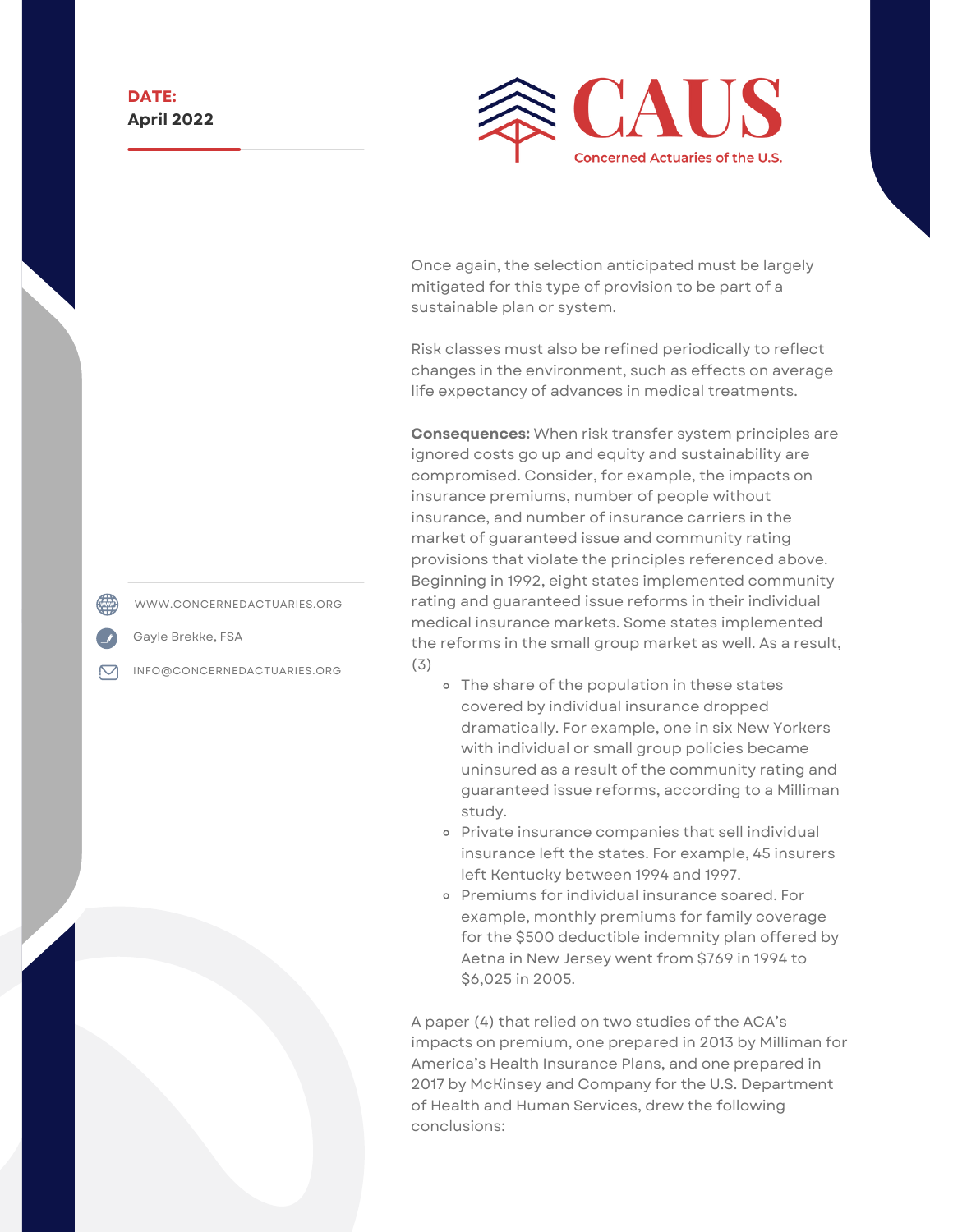

Premiums for individual coverage more than doubled between 2013 and 2017, and the largest share (roughly half) of this increase resulted from the guaranteed-issue requirement and the prohibitions on medical underwriting, applying coverage exclusions for preexisting medical conditions, and related provisions. The Milliman study predicted that 2014 individual premiums would be 20 percent to 45 percent higher as a result of these requirements. In a category that included guaranteed issue, community rating, consumer response to mandates, subsidies, effectiveness of special enrollment period rules, and related provisions, McKinsey estimated the impact of premium increases from 2013 to 2017 for a 40-year old male in four states. In Ohio, the category accounted for up to half of the 159% premium increase, and in Tennessee it accounted for about twothirds of the 319% increase.

It is worth noting that the first major deviation from insurance principles began nearly one hundred years ago when, in 1929, the first HMOs introduced the concept of prepaying for normally non-insured primary care services. Although HMOs have somewhat fallen out of favor since the apex of their popularity in the 1980s, the notion that routine inexpensive health care services should be financed with private or social insurance has become ingrained in our health care system to such a large extent that catastrophic-only plans were outlawed in the Affordable Care Act.

Examining routine and catastrophic components of care separately is a worthwhile exercise as they have separate consequences for the cost and sustainability of the insurance plan. Routine care such as primary care is not unavoidable or random, is not high cost and does not have a low probability of occurring. Utilization of routine care is not an insurable event, and using insurance to pay for routine care is expensive and inefficient. It has been estimated that using insurance to pay for primary care can double the cost [\(5\)](http://www.concernedactuaries.org/index.php/digging-deeper/item/36-the-role-of-insurance-principles-in-the-sustainability-of-risk-transfer-systems#FN5).

WWW.CONCERNEDACTUARIES.ORG

Gayle Brekke, FSA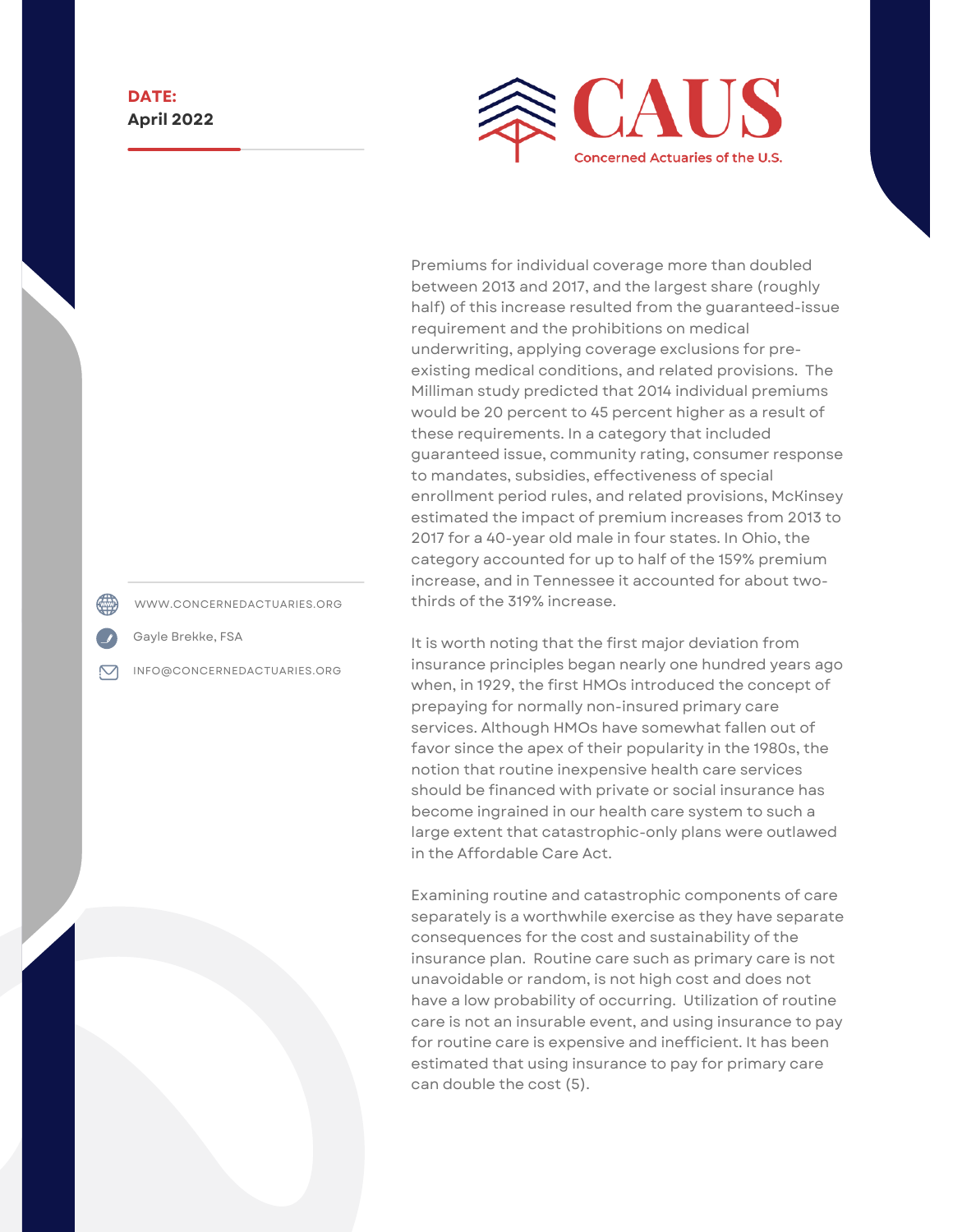

Pre-paid routine care leads to overconsumption because the cost to patients is lower than it otherwise would be, they are less sensitive to health care prices and so they will be less likely to push back against supply induced demand. Additionally, when routine care is subsidized, patients set the threshold lower for seeking care and providers can more easily increase prices and have less motivation to keep prices low or to compete on price. When consumers of goods and services are paying with their own money, they are more price-sensitive and they are more likely to shop for value. While there are situations in healthcare where it's not possible to shop for value, such as when you need care urgently due to a serious injury or illness, these situations are not the rule.



**…rather than focusing on how to protect the integrity of the risk transfer principles in both the private and the public systems the emphasis now is on applying public risk transfer system goals to the private system without recognizing or addressing the adverse effects of doing so.**

The critical take away from all of the above is that the two phenomena that made a health insurance product available to the general public (i.e., the emergence of a third party payer and consumer buffering from cost of usage) are at risk because today rather than focusing on how to protect the integrity of the risk transfer principles in both the private and the public systems the emphasis is on applying public risk transfer system goals to the private system without recognizing or addressing the adverse effects of doing so.

**THE OPPORTUNITY:** RISK TRANSFER PRINCIPLES WORK AND SUSTAINABLE PRIVATE INSURANCE COVERAGE CAN BE A VITAL COMPLEMENT TO GOVERNMENTAL RISK TRANSFER SYSTEMS.

WWW.CONCERNEDACTUARIES.ORG

Gayle Brekke, FSA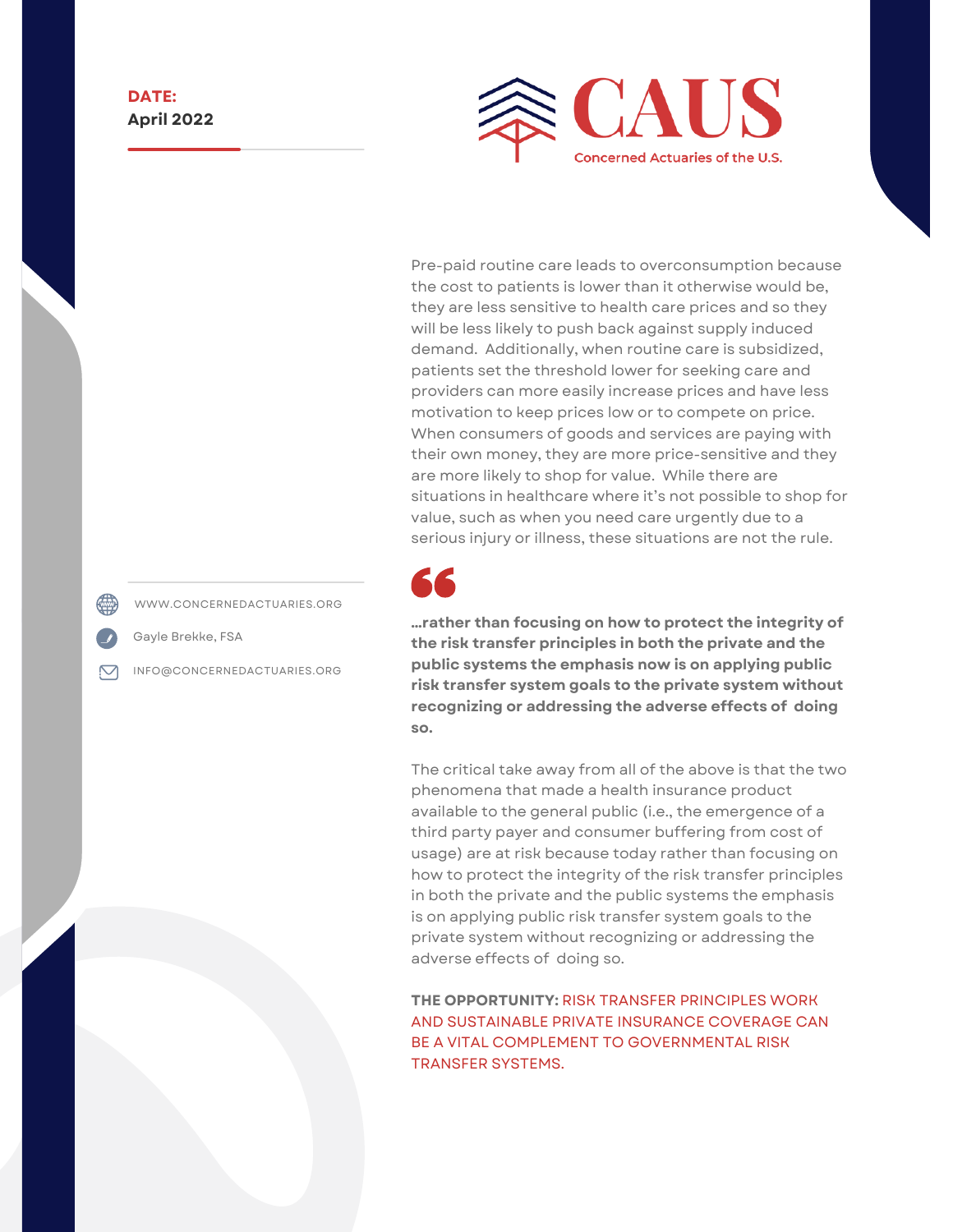

Individuals, families, corporations and governments all purchase insurance primarily to reduce their exposure to catastrophic financial damages. People buy car insurance, for example, to protect their savings from the cost of repairs and lawsuits arising from accidents. We pay for health insurance to make sure that we and our loved ones can get care without bankrupting ourselves and our children.

Insurance companies recognize customer motivation and understand that the ideal insurance product is one that strikes the right balance between desire for protection and the ability to pay. Striking that balance has never been easy, partially because the balance is a constantly moving target. Health insurers, for example, price their product on the basis of research designed to match probable incidence and cost of care against the usage patterns and claims expected from a demographically diverse group of customers. In that process, projected costs are determined by expectations related to differing levels of demand and patterns of consumer behavior. Without the ability to rely on diversity of demand/usage and/or on patterns of usage and coverage, insurers cannot produce a sustainably priced product. Consumers, on the other hand, determine suitability and affordability based on their individual income, assets, risk preferences and personal patient experiences.

During the last half of the 20th Century, health insurance evolved from a perk of privilege and wealth to: 1) a valued employee-paid low-cost limited benefit of employment (1950's), and then to: 2) an increasingly costly and still employee-paid limited benefit (1960's and 1970's), and then to: 3) an employer-paid benefit with limits (1970's and 1980's), and then to: 4) an employer-paid benefit with more benefits in lieu of less wages (1980's and 1990's). As the employer-employment based health insurance market evolved from one in which employees were predominantly responsible for the costs to one in which the costs were paid predominately by employers, both usage and costs rose. And, as both the Medicare and Medicaid populations grew between 1980 and 2000, usage and costs were also rising in the public health coverage market.

WWW.CONCERNEDACTUARIES.ORG

Gayle Brekke, FSA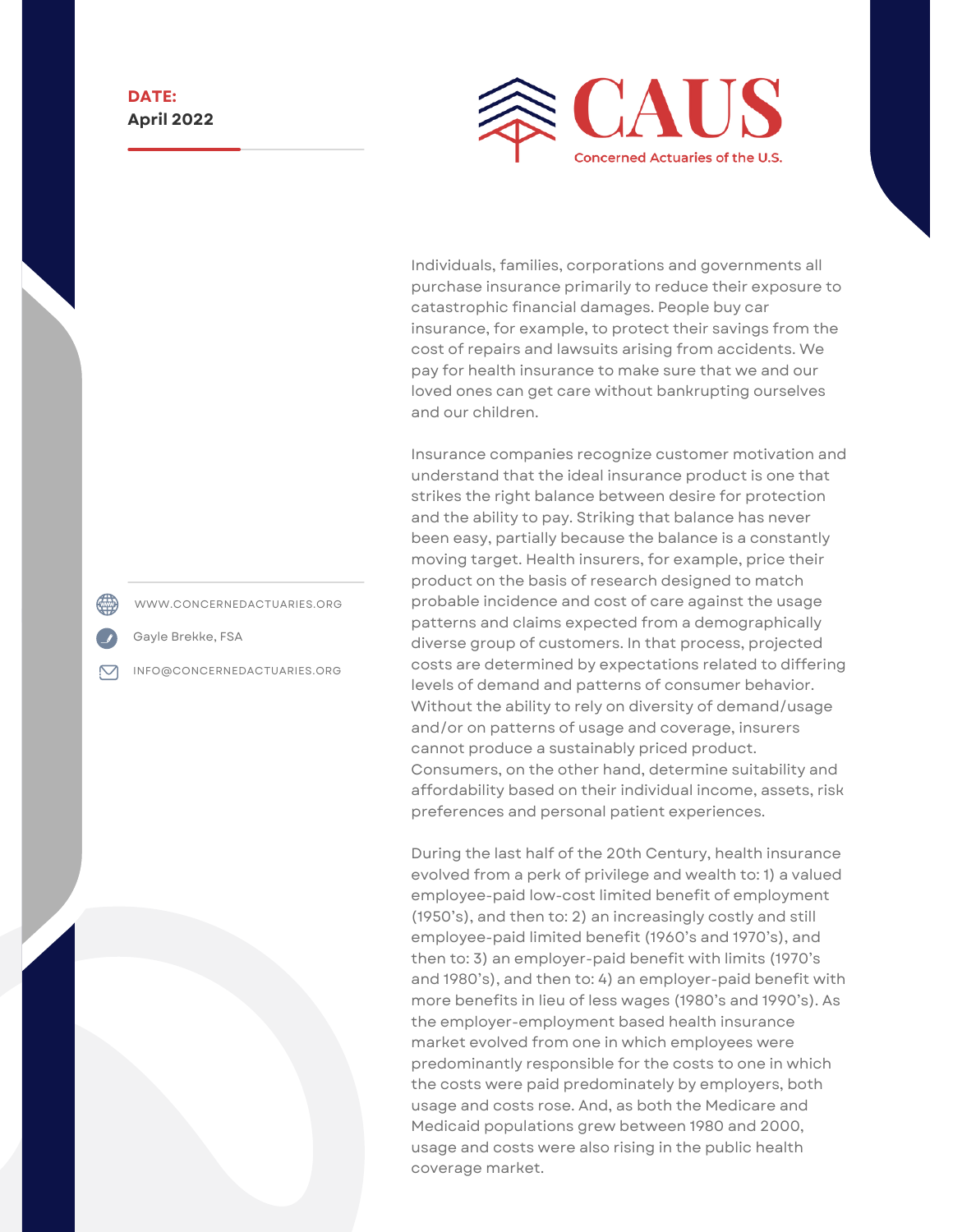

These gradual evolutions changed the relationships in the health care market, drawing ever sharper distinctions between public and private sector payers increasingly focused on rising costs; consumers increasingly sensitive to limitations on benefits they believed they had or were paying for indirectly; providers increasingly struggling with rising costs driven by new demands, expensive technologies and treatments; and staffing shortages; and policy makers increasingly challenged by the escalating complexity and cost of the system as a whole.

Over the next twenty years - 2000 to 2020 - this increasingly stressful and complicated mix of customers, consumers, constituents, providers and policy makers generated a different conversation about American health care focused more narrowly on affordability and access to coverage on the one hand and cost on the other. As that conversation became more politicized, the distinction between insurance and access to coverage became blurred. That blurring now obscures understanding of the importance of insurance as one of the viable, sustainable options available to us as a nation for making sure all of our people have access to the health care they need.

Approximations of the "ideal" health care insurance product did not become broadly available until the second half of the 20th Century and came into being only then as a result of the emergence of a strong middle class and employer-based group insurance products. From the insurers point of view these two phenomena generated large markets with relatively healthy consumers and stable financial streams. In the early years consumers paid all or most of the premiums and evaluated affordability based on the size of their paycheck.

As the system continues to evolve, the hope is that everyone will have insurance or other financial protection over their lifetimes, and the premiums paid for coverage for the population over time will be sufficient to pay for the care that the population needs over time, including care associated with expensive chronic conditions.

WWW.CONCERNEDACTUARIES.ORG

Gayle Brekke, FSA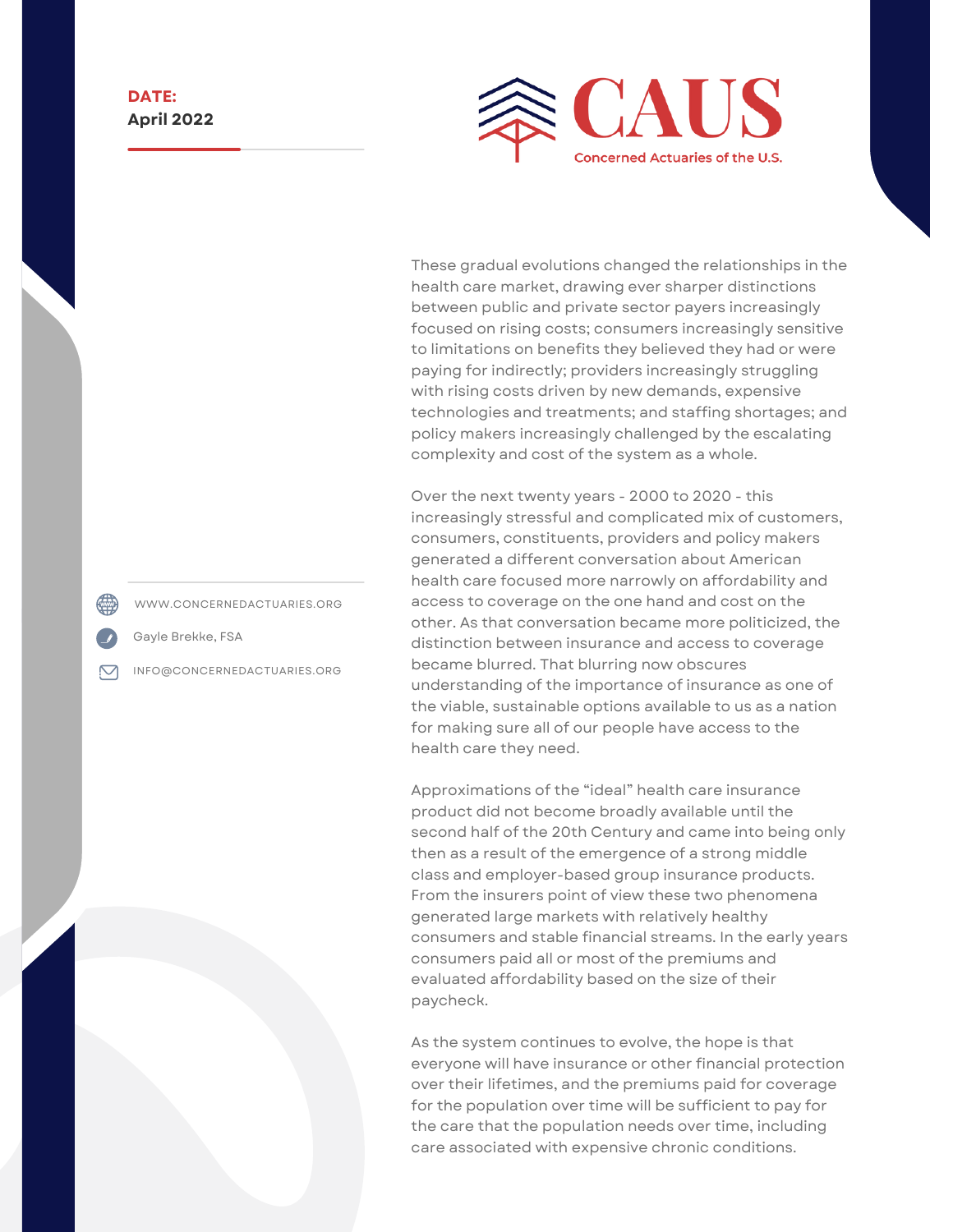

It is in the interest of society to have as many people covered as possible so that situations where a person has not been paying premiums and suddenly needs a large amount of expensive care for a newly diagnosed condition are very infrequent.

Governments impose mandates and penalties to encourage people to be covered. Insurance companies have used contract provisions to encourage applicants with known medical conditions to get and keep coverage so that premiums and claims are more balanced and insurance plans are more sustainable than if applicants could wait until expensive care was needed to enroll in insurance and receive full benefits. These contract provisions included medical underwriting and coverage exclusions or waiting periods for pre-existing conditions. For applicants with pre-existing conditions, coverage could exclude care related to the condition, could require a waiting period until care related to the condition is covered, could decline to insure the person at all, or could charge a higher premium.

The record seems clear. When reforms do not respect the principles above, premiums increase considerably, which causes more people to forgo insurance and more carriers to stop offering coverage; that is, a system that does not respect the principles of insurable events, moral hazard, adverse selection, or risk classification, does not exhibit actuarial soundness.

The issues created for insurers and insureds by not respecting the principles noted above affect not just them, but all other stakeholders. This is true whether the system is comprised of private insurance, social insurance, or some combination of the two and it should be noted once again that there are multiple options for providing coverage of pre-existing conditions, such as high-risk pools, mandated coverage with penalties, limited enrollment periods, etc.

WWW.CONCERNEDACTUARIES.ORG

Gayle Brekke, FSA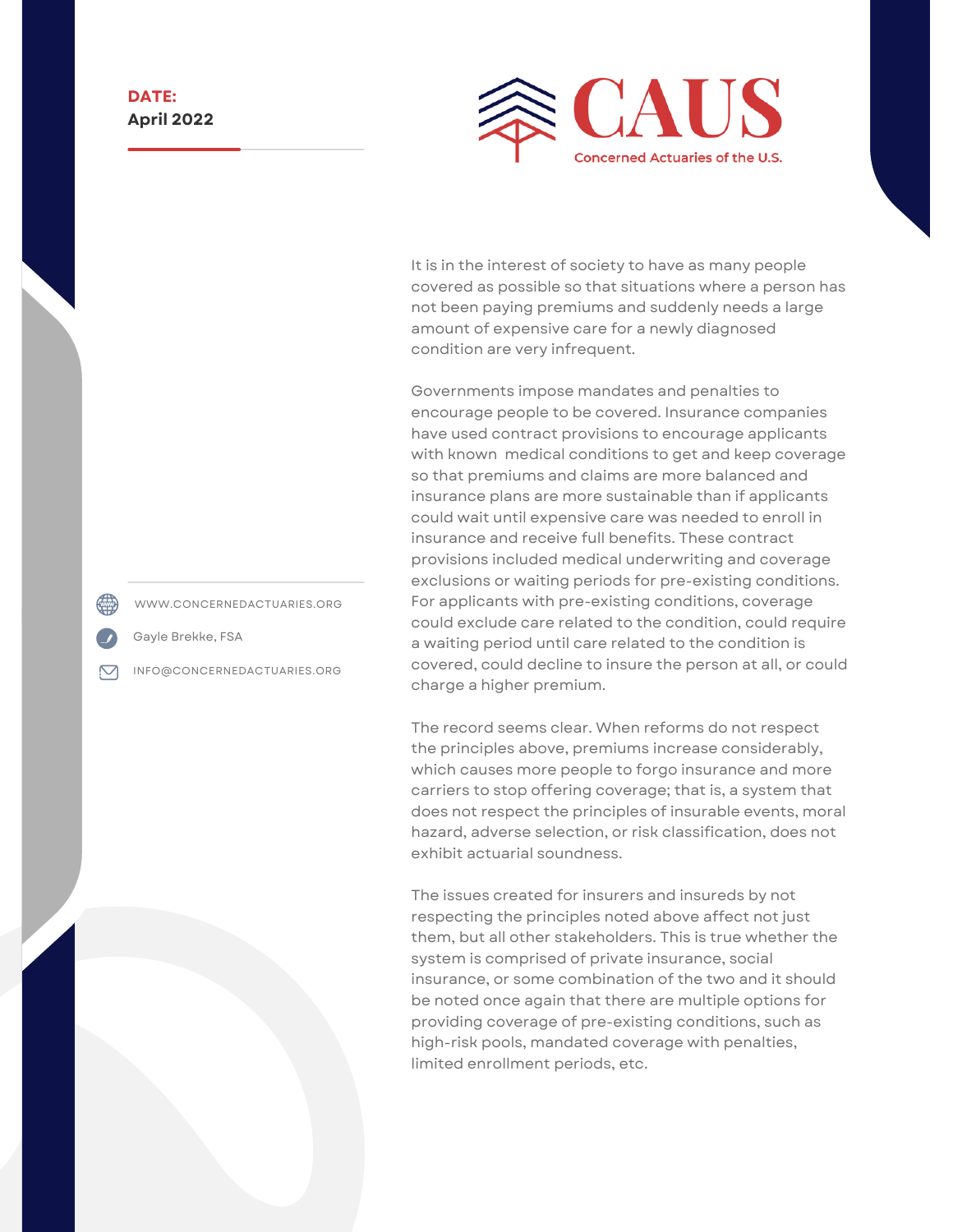

What has been lacking during most of this evolutionary process is a lack of respect for the fundamental principles of risk transfer/insurance. Also lacking has been the ability to adequately analyze the complexity and interconnections of the American healthcare system. Fortunately, a Computer Actuarial Assessment Model (CA2M) is now being developed by the Concerned Actuaries Group (CAG). Additional information about CA2M can be found at [here](http://www.concernedactuaries.org/index.php/video-3).

#### **End Note**

In her book Moral Hazard in Health Insurance, for example, Amy Finkelstein suggests that the effects of ex post moral hazard and supply induced moral hazard are significant and that effects of ex ante moral hazard may not be significant.

In the RAND Health Insurance Experiment, people were randomized into insurance plans that varied by the level of cost sharing required. People in the 95% cost sharing plan had almost 40% lower spending than those in the free care (zero cost sharing) plan. On average, the additional services received when care was free (the additional services were not received by patients who were responsible for 95% of the costs up to a low out of pocket maximum) had little value to patients, but sicker people benefitted from additional care while some healthy patients were harmed.

In 2008, Oregon assigned low-income uninsured adults to Medicaid via lottery. In the first year of the program, the lottery winners received 25% more care than those who remained uninsured, and there was no evidence of ex ante moral hazard.

To examine supply induced moral hazard, we can look to the introduction of Medicare in 1965. Prior to 1965, about three-fourths of seniors were uninsured. As seniors comprised about 10% of the population, Medicare increased the portion of the US population with insurance coverage by 7.5%.

WWW.CONCERNEDACTUARIES.ORG

Gayle Brekke, FSA